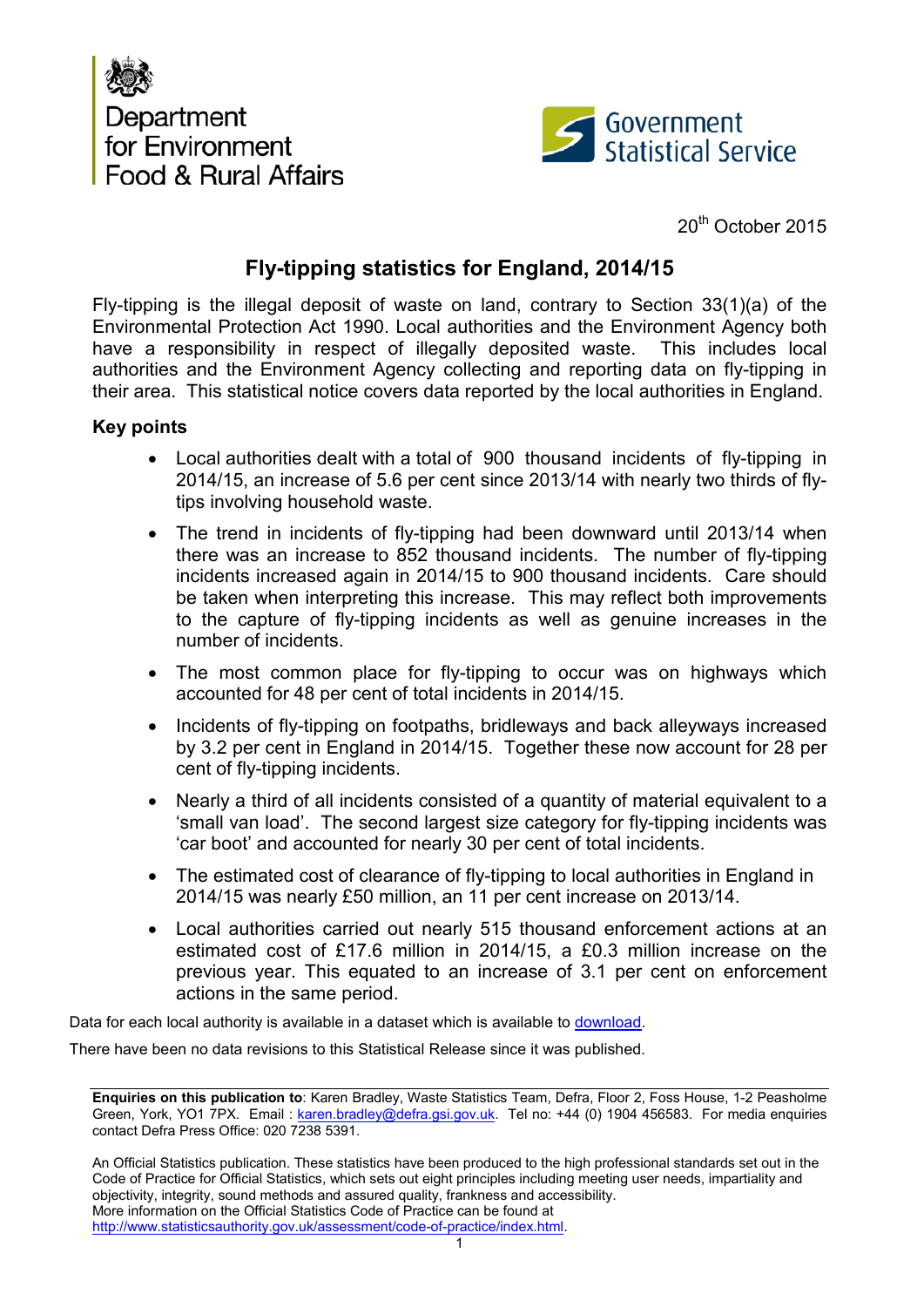

<div>Icons made by <a href="http://www.flaticon.com/authors/simpleicon" t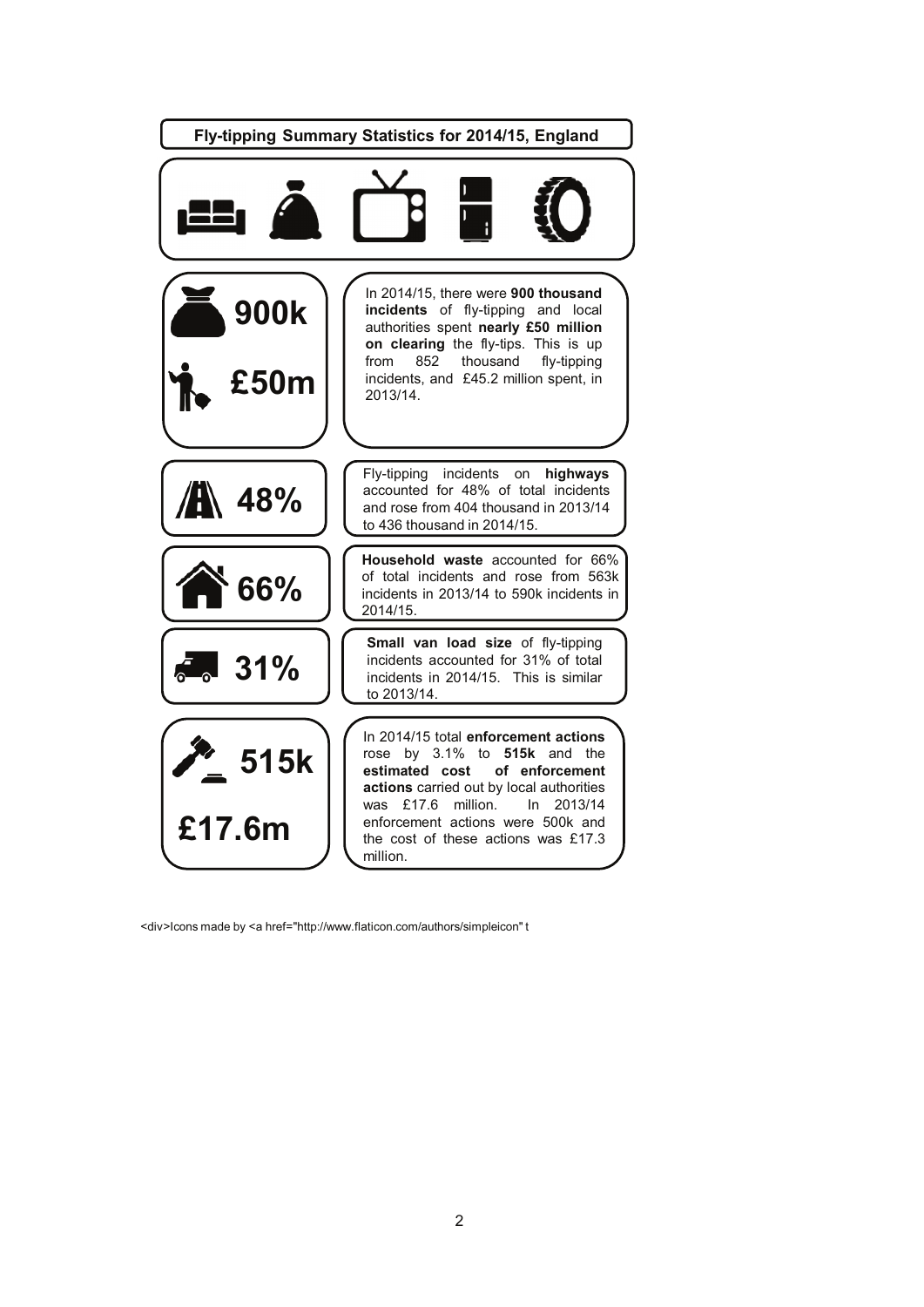

## **Figure 1: Trends in number of fly-tipping incidents in England, 2007/08 to 2014/15 (thousands)**

- Incidents of fly-tipping had shown steady declines between 2007/08 and 2012/13 until 2013/14 when there was an increase to 852 thousand incidents. The number of flytipping incidents increased again in 2014/15 to 900 thousand incidents. Care should be taken when interpreting this increase. This may reflect both improvements to the capture of fly-tipping incidents as well as genuine increases in the number of incidents. During the quality assurance process for both 2013/14 and 2014/15 data, local authorities who had reported increases for fly-tipping incidents explained the reasons for this were: the introduction of new technologies; such as on-line reporting and electronic applications, increased training for staff and a more pro-active approach to removing fly-tipping.
- Local authorities dealt with 900 thousand incidents of fly-tipping in 2014/15 in England, ranging in size from single black bag to tipper lorry load. Household waste accounted for 66 per cent, 'small van load' size was 31 per cent and 48 per cent of fly-tips were on highways.
- There was a 5.6 per cent increase in fly-tipping incidents in England in 2014/15 compared to 2013/14 with upward trends in most incident size categories. Single bag incidents were the only size category not to see an increase in incidents.
- The estimated cost of clearance of fly-tipping to local authorities in England in 2014/15 was nearly £50 million, nearly 11 per cent higher compared to 2013/14.
- Incidents involving the Environment Agency or cleared by private landowners are not included in this Notice. Details of the 151 incidents of large-scale illegal dumping dealt with by the Environment Agency in 2014/15 are reported separately and are available [here.](https://www.gov.uk/government/statistical-data-sets/env24-fly-tipping-incidents-and-actions-taken-in-england)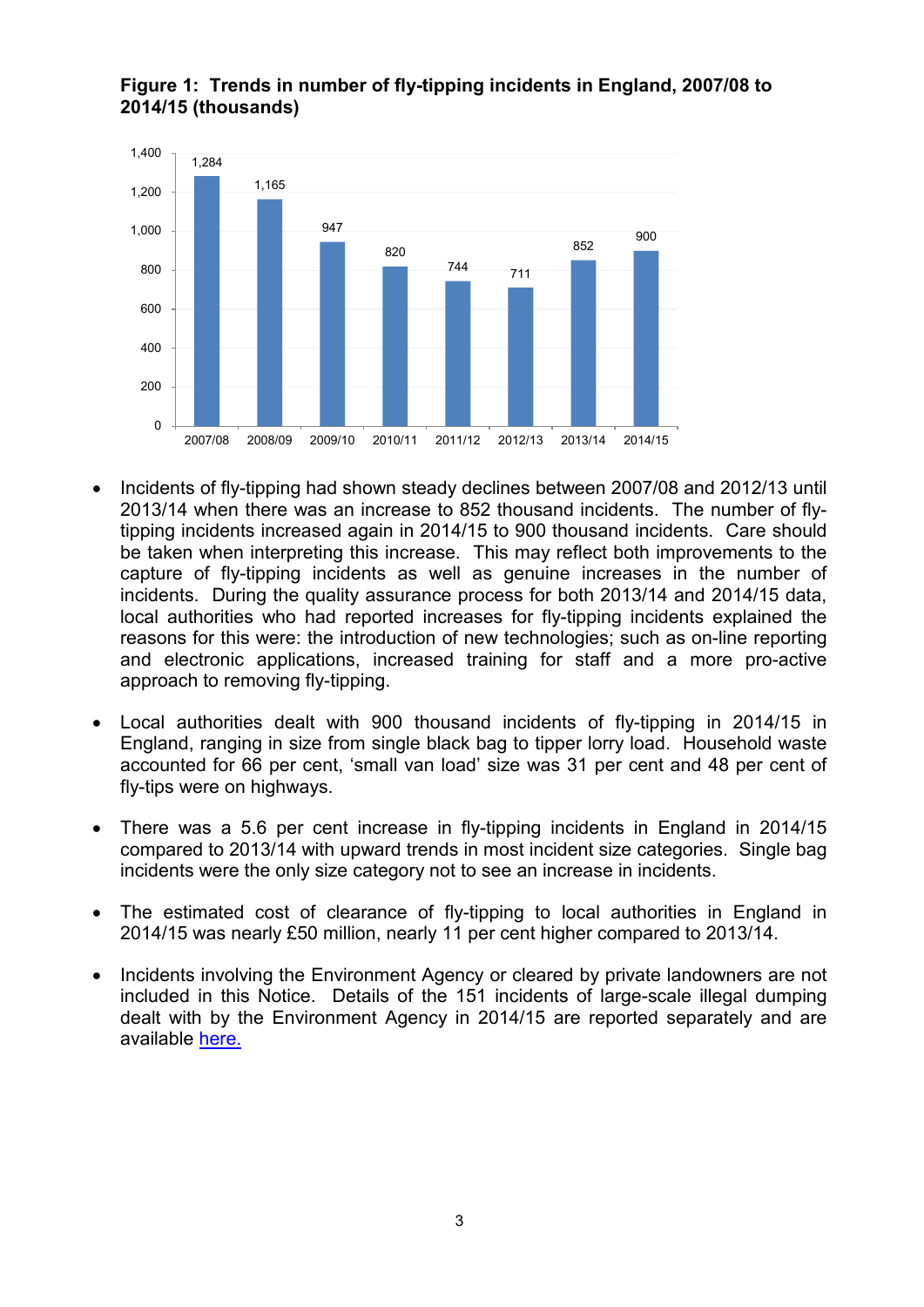

## **Figure 2: Types of fly-tipping incidents in England, 2014/15 as proportion of total incidents**

#### **Footnotes**

**Household Waste (Other)** could include material from house or shed clearances, old furniture, carpets and the waste from small scale DIY works.

**Commercial Waste (Other)** could include pallets, cardboard boxes, plastics, foam, and any other waste not contained in bags or containers and not due to be collected.

- Household waste which includes 'black bags' and 'other' is the largest waste type contributing to all fly-tipping incidents. In total this accounted for 66 per cent of all incidents in 2014/15 where incidents were nearly 590 thousand incidents, one for every 40 households in England. The chart above shows household waste for 'black bags' and 'other' separately where both types of household waste were following the same trend up to 2009/10. In 2009/10 incidents of household waste 'other' were 38 per cent and have increased to 48 per cent in 2014/15. Whereas incidents of household waste 'black bags' have decreased from 26 per cent in 2009/10 to 17 per cent in 2014/15.
- Commercial waste is the second largest waste type contributing to fly-tipping incidents in England. Almost 9 per cent of incidents in England in 2014/15 were of commercial waste. There was a 18 per cent increase in commercial waste incidents from 65 thousand in 2013/14 to 77 thousand in 2014/15.
- Incidents of white goods increased from 13 thousand incidents in 2012/13 to 34 thousand incidents in 2013/14 in England. There was a further smaller increase in 2014/15 of white goods, up by 25 per cent to 42 thousand incidents in England.
- Other waste types include 'green waste', 'other electrical', 'tyres', 'animal carcasses', 'vehicle parts', 'asbestos', 'chemical drums, oil/fuel', 'clinical' and 'other unidentified'. These waste types in total accounted for 9 per cent of all incidents in 2014/15 with 'other unidentified' contributing 6 per cent to total incidents.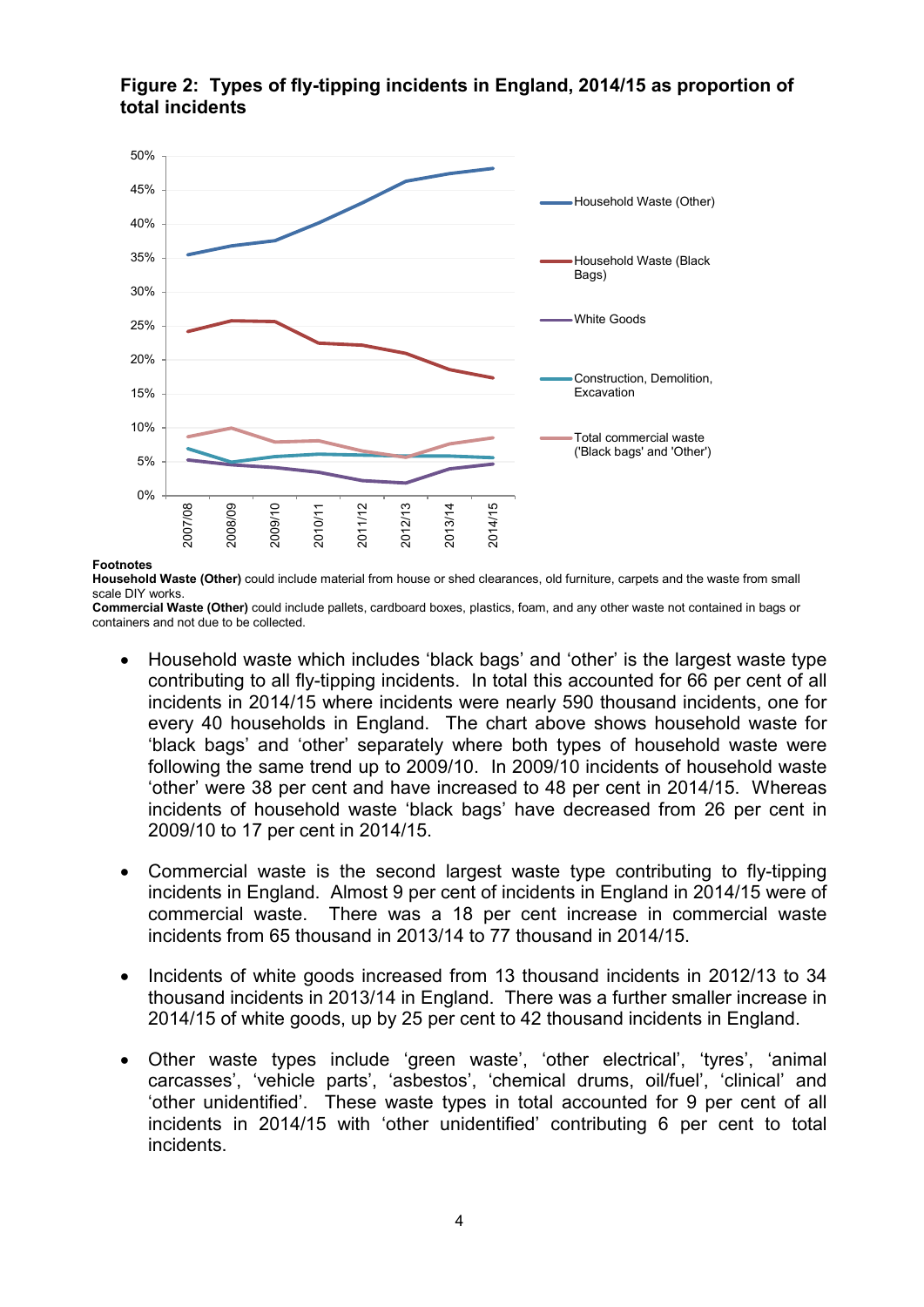• For some waste types, such as green waste or electrical goods, it is not necessarily possible to tell whether they originated from households or businesses.



### **Figure 3: Fly-tipping incidents by land type in England, 2014/15 as a proportion of total incidents**

\* Other includes agricultural, watercourse, railway and other unidentified land.

- Nearly half of all fly-tipping incidents occur on highways. In 2014/15, 48 per cent of all fly-tips occurred on highways. This was a 7.9 per cent increase of fly-tipping incidents on highways from 404 thousand incidents in 2013/14 to 436 thousand tonnes in 2014/15 in England.
- Incidents of fly-tipping on footpaths, bridleways and back alleyways are the second largest land types where fly-tipping occurs. In 2014/15, 28 per cent of all fly-tips occurred on footpaths, bridleways and back alleyways in England. This was a 3.2 per cent increase for fly-tipping incidents on footpaths and bridleways and in back alleyways in England in 2014/15 and accounted for nearly 252 thousand incidents.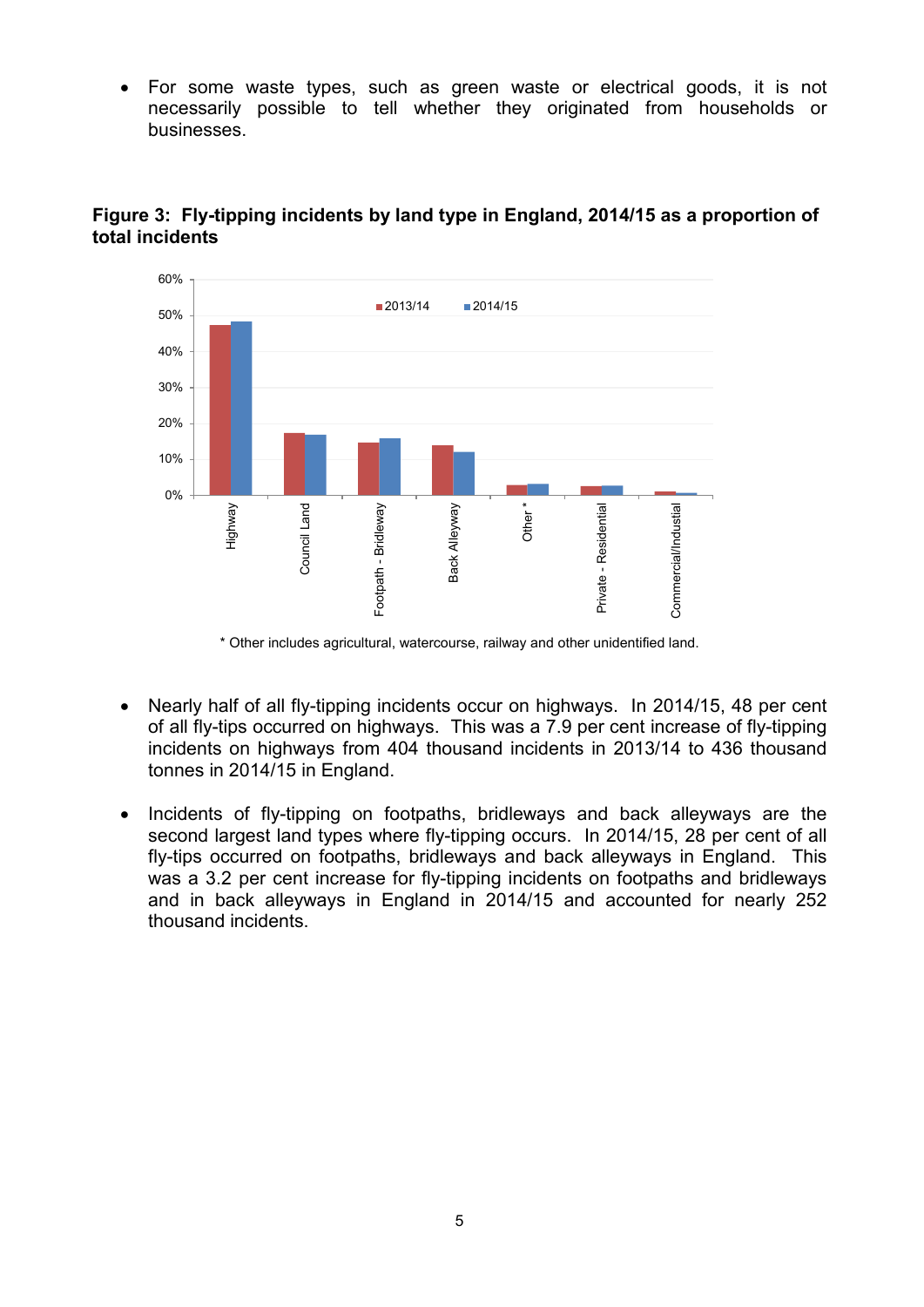

## **Figure 4: Fly-tipping incidents by size in England, 2014/15 as a proportion of total incidents**

- The largest size of fly-tipping incidents is equivalent to a 'small van load'. In 2014/15, 279 thousand incidents (31 per cent of total incidents) were of a size equivalent to a small van, practically the same as in 2013/14.
- The second largest size category is equivalent to a 'car boot or less'. In 2014/15, 265 thousand incidents (30 per cent of total incidents) were the size of a 'car boot or less'. This was an increase of nearly 7.3 per cent in 2014/15 in England.
- 'Single items' which would cover items such as furniture, mattresses etc. accounted for 16 per cent of total incidents. In 2014/15, 146 thousand incidents were recorded as 'single items', which was a 5.3 per cent increase on 2013/14.
- In 2014/15, local authorities dealt with 129 thousand incidents (15 per cent of total incidents) equivalent to the size of a 'transit van' in England. This is an increase of 25 per cent.
- Since 2007/08, the profile for the proportion of incidents for size categories has remained broadly similar apart from 'single black bag'. In 2007/08 incidents of 'single black bag' size were 11 per cent and decreased to 5 per cent in 2014/15.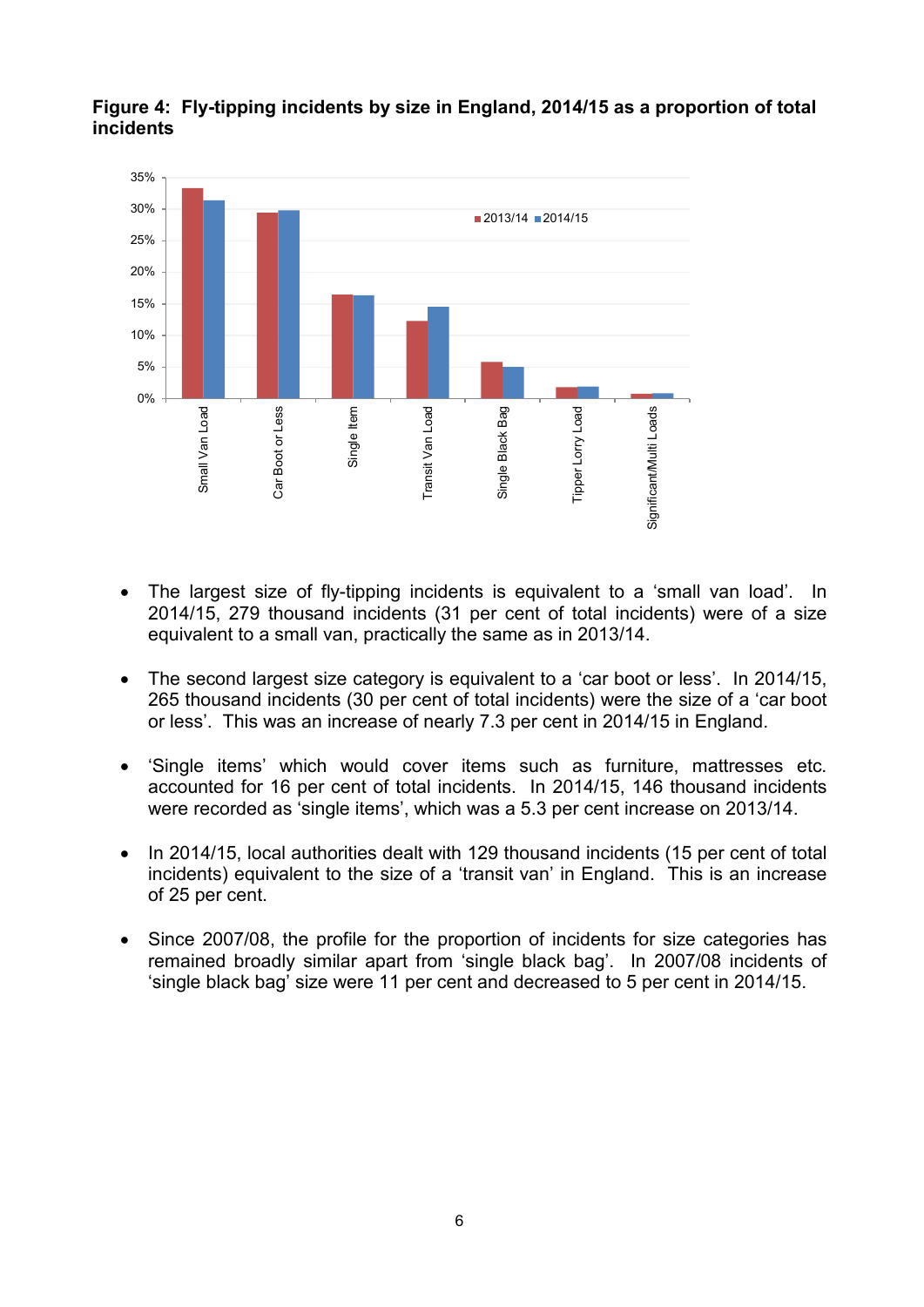

## **Figure 5: Fly-tipping enforcement actions in England, 2007/08 to 2014/15 (thousands)**

#### **Table 1: Number of fly-tipping enforcement actions in England, 2007/08 to 2014/15 (thousands)**

|         | Investigation | Warning<br>Letter | Duty of Care<br>Inspection | <b>Statutory</b><br><b>Notice</b> | Other<br><b>Enforcement</b><br><b>Action</b> | <b>Total Actions</b> |
|---------|---------------|-------------------|----------------------------|-----------------------------------|----------------------------------------------|----------------------|
| 2007/08 | 277           | 123               | 42                         | 33                                | 29                                           | 504                  |
| 2008/09 | 274           | 129               | 54                         | 39                                | 29                                           | 525                  |
| 2009/10 | 298           | 117               | 51                         | 37                                | 34                                           | 537                  |
| 2010/11 | 276           | 139               | 63                         | 47                                | 43                                           | 568                  |
| 2011/12 | 253           | 85                | 52                         | 50                                | 50                                           | 490                  |
| 2012/13 | 231           | 72                | 48                         | 32                                | 42                                           | 425                  |
| 2013/14 | 300           | 65                | 48                         | 45                                | 42                                           | 500                  |
| 2014/15 | 315           | 75                | 45                         | 38                                | 42                                           | 515                  |

- Nearly 515 thousand enforcement actions were carried out in England in 2014/15, an increase of 3.1 per cent from 2013/14 with local authority expenditure increasing. Local authorities spent £17.6 million on enforcement actions in England in 2014/15, up from £17.3 million in 2013/14.
- The most common action taken was investigation which amounted to 315 thousand in total in 2014/15. In 2013/14 the number of investigations was 300 thousand, an increase of 5.1 per cent.
- Local authorities issued over 75 thousand warning letters and 38 thousand statutory notices in 2014/15. The amount of warning letters issued has increased by 15 per cent from 65 thousand in 2013/14.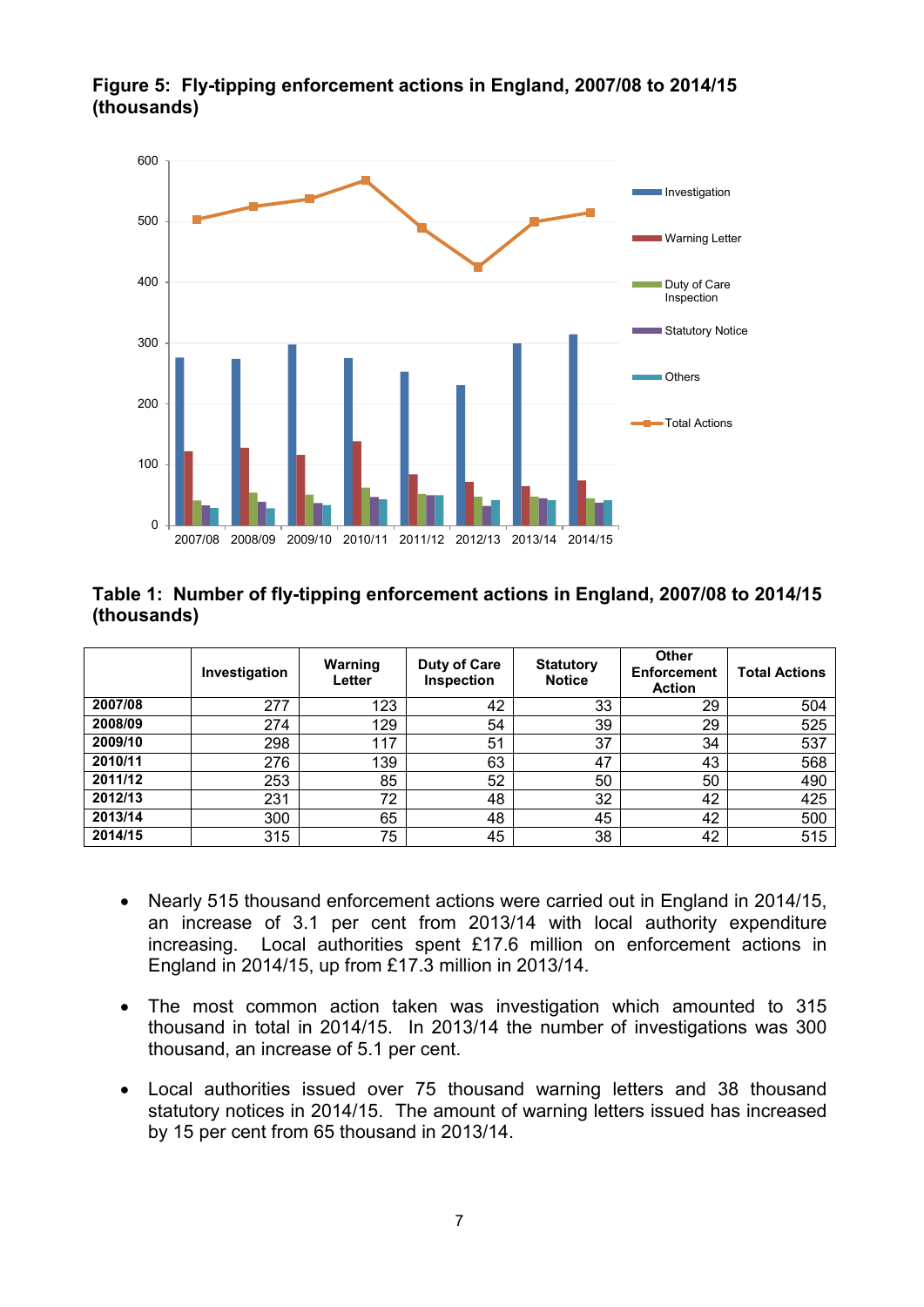• Local authorities in England carried out nearly 45 thousand duty of care inspections in 2014/15, a decrease of 5.4 per cent from 48 thousand carried out in 2013/14.



#### **Figure 6: Number of fly-tipping prosecution outcomes in England, 2007/08 to 2014/15**

## **Table 2: Fly-tipping prosecution outcomes in England, 2007/08 to 2014/15**

|         | <b>Fine</b> | Absolute/Conditional<br><b>Discharge</b> | <b>Other</b><br>(successful<br>outcomes) | Community<br><b>Service</b> | <b>Custodial</b><br><b>Sentence</b> | <b>Cases Lost</b> |
|---------|-------------|------------------------------------------|------------------------------------------|-----------------------------|-------------------------------------|-------------------|
| 2007/08 | 1,624       | 217                                      | 169                                      | 54                          | 42                                  | 102               |
| 2008/09 | 1,497       | 203                                      | 168                                      | 60                          | 16                                  | 51                |
| 2009/10 | 1,859       | 178                                      | 258                                      | 45                          | 34                                  | 76                |
| 2010/11 | 2,023       | 173                                      | 73                                       | 35                          |                                     | 57                |
| 2011/12 | 2,487       | 180                                      | 76                                       | 39                          | 4                                   | 29                |
| 2012/13 | 1,839       | 165                                      | 106                                      | 16                          | 18                                  | 23                |
| 2013/14 | 1,685       | 183                                      | 56                                       | 19                          | 10                                  | 36                |
| 2014/15 | 1,492       | 128                                      | 95                                       | 35                          | 21                                  | 31                |

- Local authorities carried out 1,810 prosecutions for fly-tipping offences in England in 2014/15, down by 9.6 per cent from 2,002 in 2013/14.
- Over 98 per cent of fly-tipping prosecutions in England in 2014/15 resulted in a conviction. The vast majority (82 per cent) resulted in a fine. Other outcomes included conditional discharge, community service and 21 instances of custodial sentences.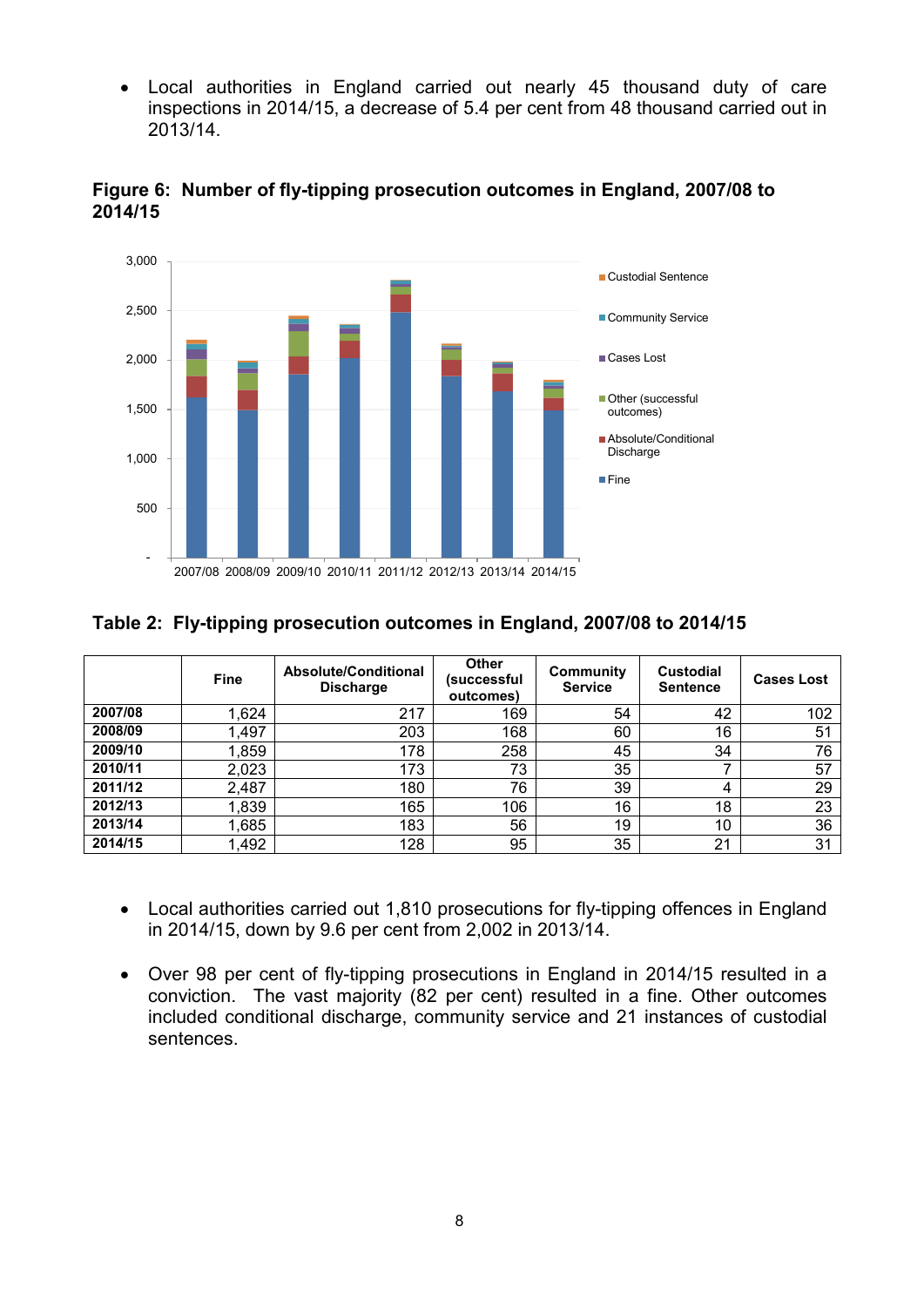#### **DATA USES, CONTEXT, METHODOLOGY, FEEDBACK AND REVSIONS POLICY**

#### **User Statement**

Data on fly-tipping is collected to inform policy making and to provide local authorities with a management tool which enables a problem solving approach to be taken. It records the number of fly-tipping incidents, the type of material tipped, location and size, together with enforcement action taken. The data are used by local and central government, researchers and the public.

### **Context**

Fly-tipping is the illegal deposit of waste on land contrary to the Section 33(1)(a) of the Environmental Protection Act 1990. Fly-tipping is a significant blight on local environments; a source of pollution; a potential danger to public health; a hazard to wildlife and a nuisance. It also undermines legitimate waste businesses where unscrupulous operators undercut those operating within the law.

Local authorities and the Environment Agency both have a responsibility in respect of illegally deposited waste. Local authorities have a duty to clear fly-tipping from public land in their areas and consequently they deal with the vast majority of fly-tipping on public land, investigating these and carrying out a range of enforcement actions. The Environment Agency is responsible for dealing with large-scale, serious and organised illegal dumping incidents which pose an immediate threat to human health or the environment. Both local authorities and the Environment Agency are required to collect data on their activity and report this to the Flycapture database. Responsibility for dealing with fly-tipping on private land rests with private landowners and is not subject to mandatory data reporting.

Incidents involving the Environment Agency or cleared by private landowners are not included in this Notice. Details of the 151 incidents of large-scale illegal dumping dealt with by the Environment Agency in 2014/15 are reported separately and are available [here.](https://www.gov.uk/government/statistical-data-sets/env24-fly-tipping-incidents-and-actions-taken-in-england)

The Environment Agency has worked with authorities to improve reporting quality and has produced guidance to reduce the possibility of double counting in authority returns. This can occur for example when an incident is recorded at the point a local authority is notified and also by a waste management contractor who clears up the fly-tip.

#### **Methodology**

- 1. This report is based on the returns made to [Flycapture](http://www.environment-agency.gov.uk/research/library/data/41333.aspx) by local authorities in England from April 2014 to March 2015. Flycapture is the national database set up by Defra, the Environment Agency and the Local Government Association to record the incidents and cost of clearing and enforcing against illegally deposited by local authorities and the Environment Agency. Private landowners are not required to report fly-tips on their land although some choose to do so voluntarily. It should be noted that the private land data included in this notice do not reflect the full scale of the problem as most cases on private land go unreported. Detailed guidance and explanation is given in separate guidance available [here.](https://www.gov.uk/government/uploads/system/uploads/attachment_data/file/296950/LIT_8475_d1844c.pdf)
- 2. Local authorities gather their data from a number of sources and departments. Incidents reported by the public through call centres, operatives on the ground collecting and recording, Enforcement Officers, contractors and management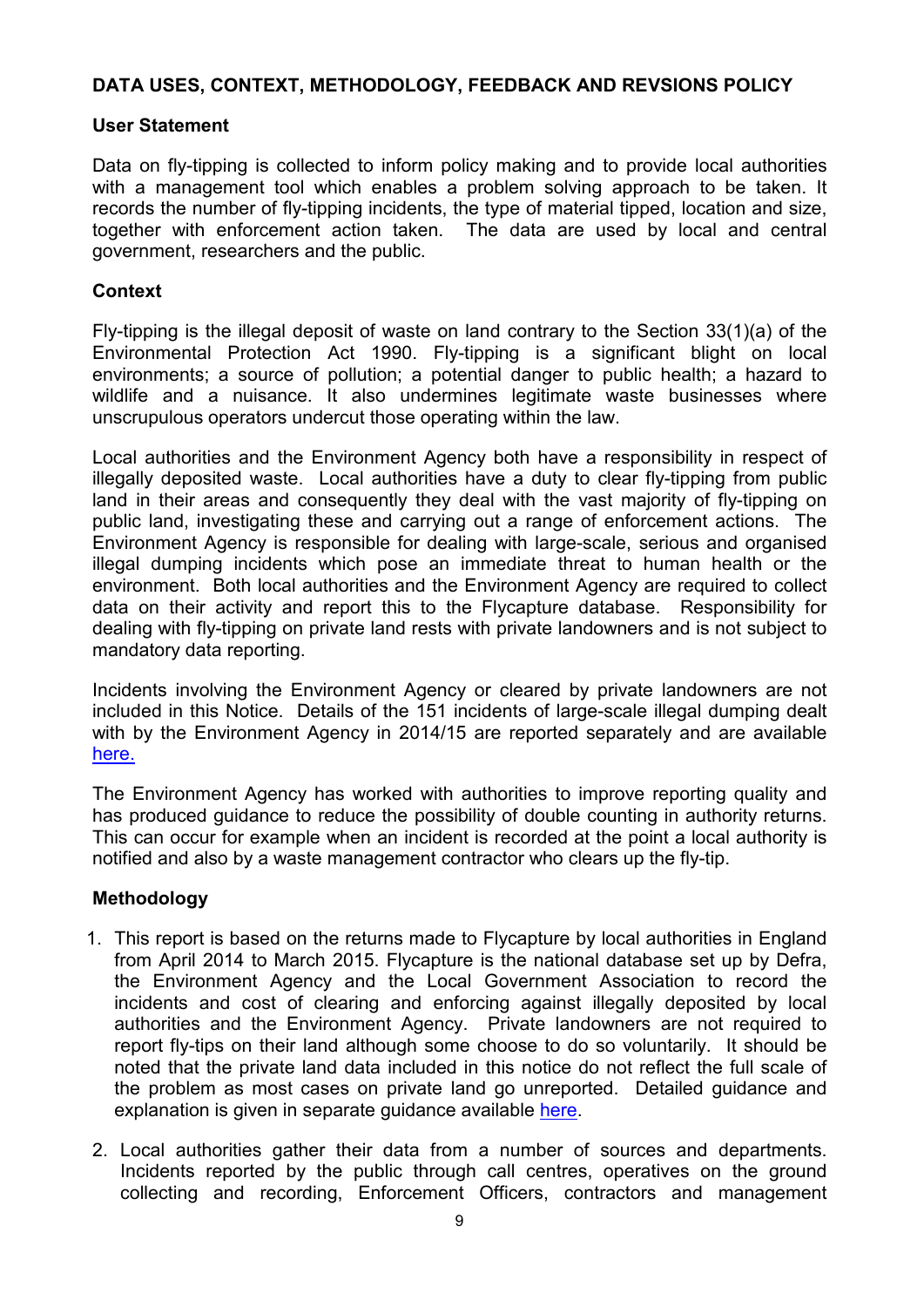companies. Many authorities await verification from investigations before recording public reports as fly-tips.

- 3. Data is requested in respect of incidents cleared or investigated by local authorities and separately the enforcement actions taken against fly-tippers. These can often be collected and reported by separate teams. Therefore data can be entered onto the system by one or more persons within an authority. This may lead to some discrepancies and a level of uncertainty. Data verification and quality assurance is carried out by the Environment Agency to identify major cases. This is done by a monthly check of specific aspects of the data to identify any possible anomalies which would be queried with authorities. In addition there are ad hoc meetings of local authorities, at a national or local level, where a representative of Flycapture will attend to discuss the system and data provided.
- 4. Estimates costs are calculated based on typical unit costs for dealing with the different types of incidents. Costs were provided by a small selection of local authorities between 2003 and 2006 when the Flycapture database was being set up. In August 2015 Defra undertook an exercise to update the cost basis by surveying 100 local authorities that had previously indicated a willingness to participate. Unfortunately both the quantity and quality of response data was insufficient to provide robust factors as replacements and historic ones have had to be retained.
- 5. A breakdown of data for each local authority is available on the Defra website. In assessing the figures local authorities should not be classified as 'good' or 'poor' performers based purely on numbers of fly-tips. The position is complex and population density, housing stock and commuter routes can all have an impact. Those reporting higher incident numbers are often those taking the issue seriously and being rigorous in identifying incidents. Large authorities may have large enforcement teams using modern, sophisticated methods (covert surveillance, smartwater) to catch professional fly-tippers. As part of enquiries made as part of the quality assurance process for both years 2013/14 and 2014/15, several authorities reported that the increase in the number of incidents reported compared to previous years was a result of the introduction of new technologies; such as on-line reporting and electronic applications as well increased training for staff and a more pro-active approach to removing fly-tipping and have explained this as a factor in the increase in the number of incidents reported.
- 6. Non-response: For 2014/15, Poole BC has not reported their fly-tipping data therefore an estimate has been made at the national level. Tameside MBC reported 9 months of data for 2014/15 so the remaining months have been estimated to complete their return. Newcastle upon Tyne City Council reported their total incidents data and therefore estimates for the remaining categories have been made to provide a national total.
- 7. Website: [https://www.gov.uk/government/organisations/department-for-environment](https://www.gov.uk/government/organisations/department-for-environment-food-rural-affairs)[food-rural-affairs](https://www.gov.uk/government/organisations/department-for-environment-food-rural-affairs)

## **Feedback**

We welcome feedback on the data from all users including how and why the data is used. This helps us to understand the value of the statistics to external users. Please see our contact details at the bottom of the first page of this notice.